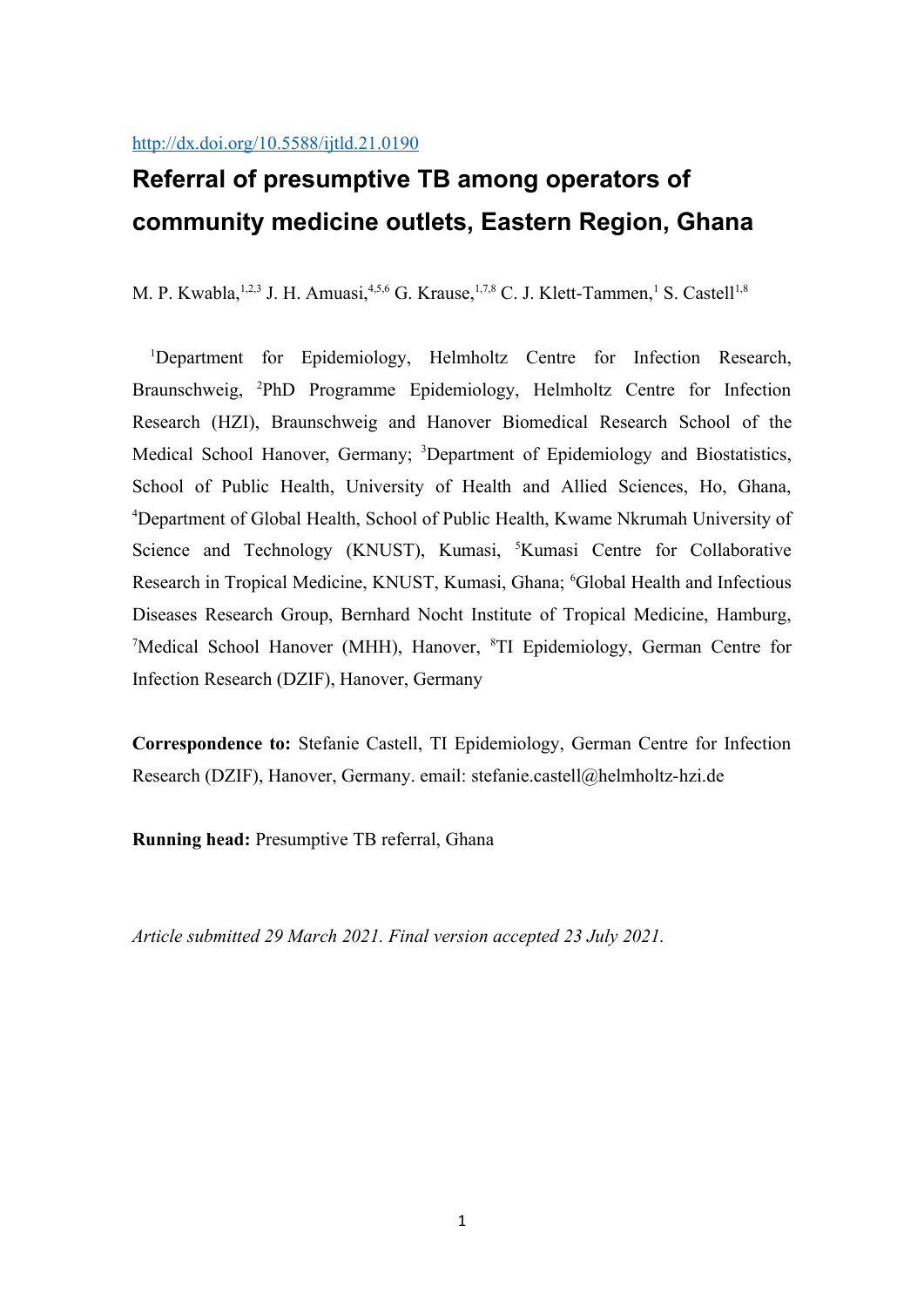# **SUMMARY**

**BACKGROUND:** Case detection is an important part of TB control programmes. In 2007, the TB programme in Ghana join the WHO's public-private partnership with community medicine outlet operators to increase referral of persons with presumptive TB for laboratory investigation. Information on factors likely to influence referral is scarce in Ghana. We assessed these factors among pharmacists and over-the-counter (OTC) medicine sellers.

**METHODS:** In 2019–2020, we conducted computer-assisted telephone interviews among community pharmacists and OTC medicine sellers in the Eastern Region of Ghana. We used a structured questionnaire and collected data on respondents' sociodemographics and professional characteristics. We used logistic regression to investigate characteristics associated with self-reported referral of presumptive TB cases.

**RESULTS:** Of all respondents who completed the interviews, 68.7% (321/467) reported having ever referred a presumptive TB case and 72.1% (336/466) had received specific training. Associated factors of presumptive TB referral were having received specific training (OR 2.7, 95% CI 1.5–4.9); performing both dispensing and managerial functions (OR 2.8, 95% CI 1.4–5.5); operating from OTC shop (OR 6.2, 95% CI 1.6– 23.4) and the availability of a TB laboratory within walking distance (OR 3.3, 95% CI  $1.2 - 9.5$ ).

**CONCLUSION:** Interviewees largely support TB referral. However, a significant proportion does not follow the strategy closely. We recommend more specific TB training courses.

**KEY WORDS:** presumptive tuberculosis referral; computer-assisted telephone interviews; Ghana; pharmacists; public-private partnership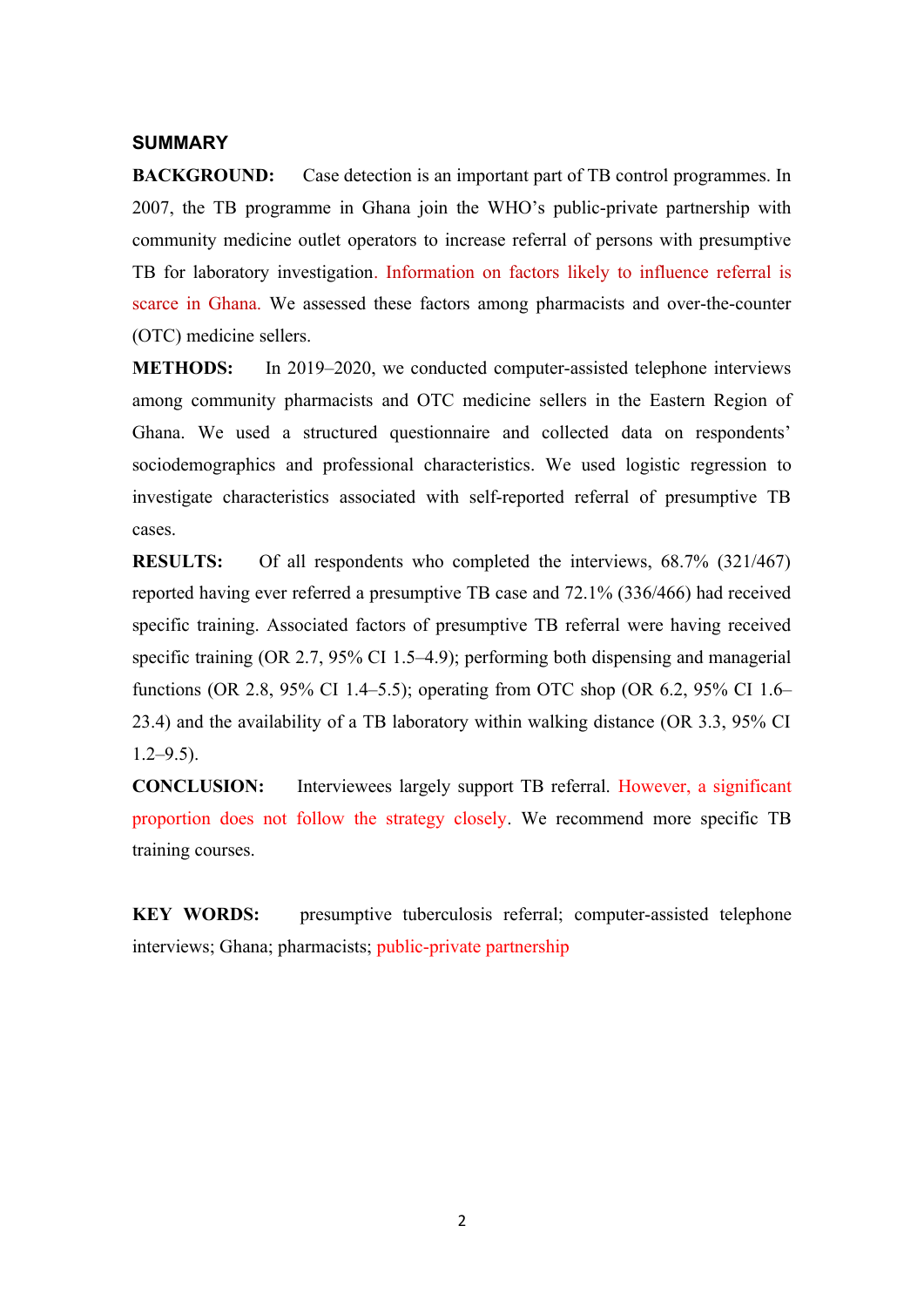TB is the leading cause of infectious disease mortality worldwide.<sup>1</sup> In 2016, of an estimated 10.4 million people who developed TB, 1.8 million died. One of the health targets of the UN Sustainable Development Goals is to end the TB pandemic by 2030.<sup>1,2</sup> However, current case-finding efforts to increase early TB case detection and notification and stop the spread of the disease have consistently failed to yield a positive result.<sup>3</sup> In Ghana, TB case notification rates in the last 5 years have stagnated at around  $60/100,000$  population less than the global notification rate.<sup>4,5</sup> This has been attributed to limited laboratory capacity, weak active case-finding and reduced public education on  $TB<sup>6</sup>$ 

As part of interventions to increase TB case detection, the WHO has recommended partnerships between national TB control programmes (NTPs) and private health practitioners.<sup>7</sup> The private health practitioners include community pharmacists and over-the-counter (OTC) medicine sellers (herein referred to as community medicine outlet operators). Many countries have scaled up these publicprivate mix (PPM) initiatives, including the community-based TB care (CTBC) strategy adopted and implemented in Ghana in the last decade.<sup>6,7</sup> Private providers (PPs) such as those working in community pharmacies provide health care services to a significant proportion of populations in many low- and middle-income countries.<sup>8</sup> About 40% of sick persons presenting with cough use the PPs as their first point of call because they are easily accessible on demand without the need for appointments.<sup>9</sup>

Countries with PPM initiatives involving pharmacies have recorded some gains in the fight against TB, Cambodia being an example, with a 2% increase in their national TB case detection.<sup>9</sup> Also, PPMs in TB control that involve pharmacies and other community medicine outlets have helped India in saving 1.4 million lives through early reporting and TB case detection.<sup>10</sup>

Ghana adopted the CTBC strategy in 2007 to foster partnership between the Ghana Health Service TB control programme and civil society.<sup>4</sup> The active involvement of community pharmacists and OTC medicine sellers was a key component of Ghana's CTBC strategy, which aims to increase TB case detection through early referral of persons with presumptive TB for laboratory diagnosis. <sup>4</sup> The TB control programme provides TB-specific training free of charge to the community medicine outlet operators on TB case detection and on how to refer presumptive cases to designated health facility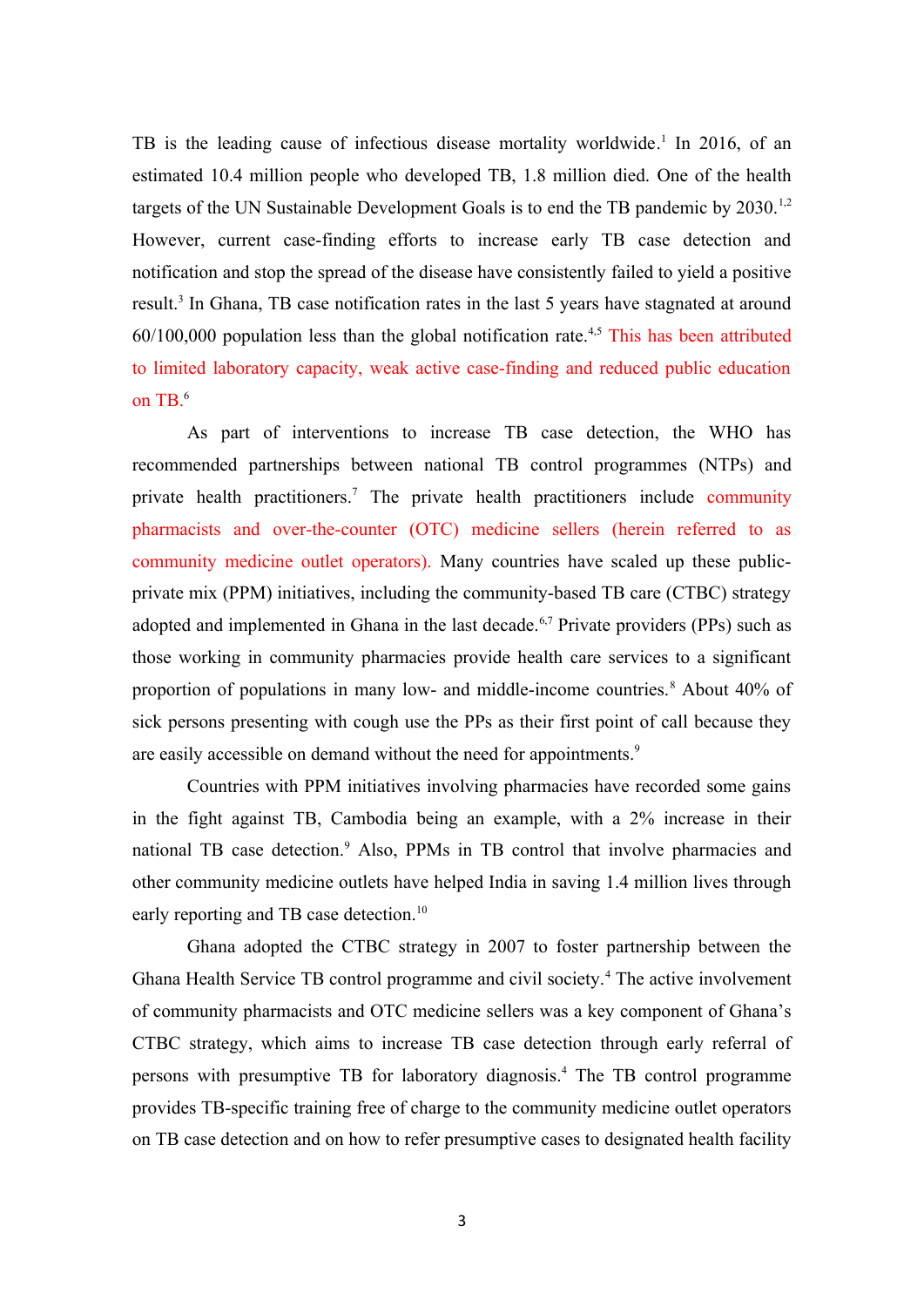laboratories for testing. As this collaboration has been implemented for over 10 years now, the experience of the operators should be investigable.

In the Eastern Region of Ghana, TB training schedules for pharmacies and OTCs are incorporated into the district-level professional meetings of the pharmacy association and this has the potential of improving uptake of the CTBC.<sup>11</sup> However, the factors that determine compliance among operators of community medicine outlets with the agreed strategy of early detection of TB through referrals are not known.

We conducted computer-assisted telephone interviews (CATI) in the Eastern Region of Ghana to assess the factors associated with presumptive TB referral by pharmacists and OTC medicine sellers.

#### **METHODS**

#### *Study area*

We conducted the study in the Eastern Region of Ghana (population: approximately 3 million), where 54% of households live in a single room, increasing the risk of the spread of TB.<sup>12</sup>

# *Data collection procedure*

From March 2019 to January 2020, we invited 850 pharmacists and OTC medicine sellers to participate in a cross-sectional survey on their practices regarding presumptive TB referrals for laboratory testing. We used the CATI approach in our study, i.e., we conducted telephone interviews and recorded the responses on a computer via an application called LimeSurvey (https://community.limesurvey.org/downloads/).

#### *Study sample and sampling process*

All operators of pharmacies and OTC medicine outlets in the Eastern Region with correct phone contacts were eligible for the study. We obtained a list of all pharmacies and OTC medicine shops in the region from the TB control programme containing information on phone contacts for 83.4% of all shops (850/1,019) from 24 districts (Figure 1). Of these, 271 were called up to four times without response, 78 had wrong phone contacts, 21 had stopped operating and 12 refused to participate. One person was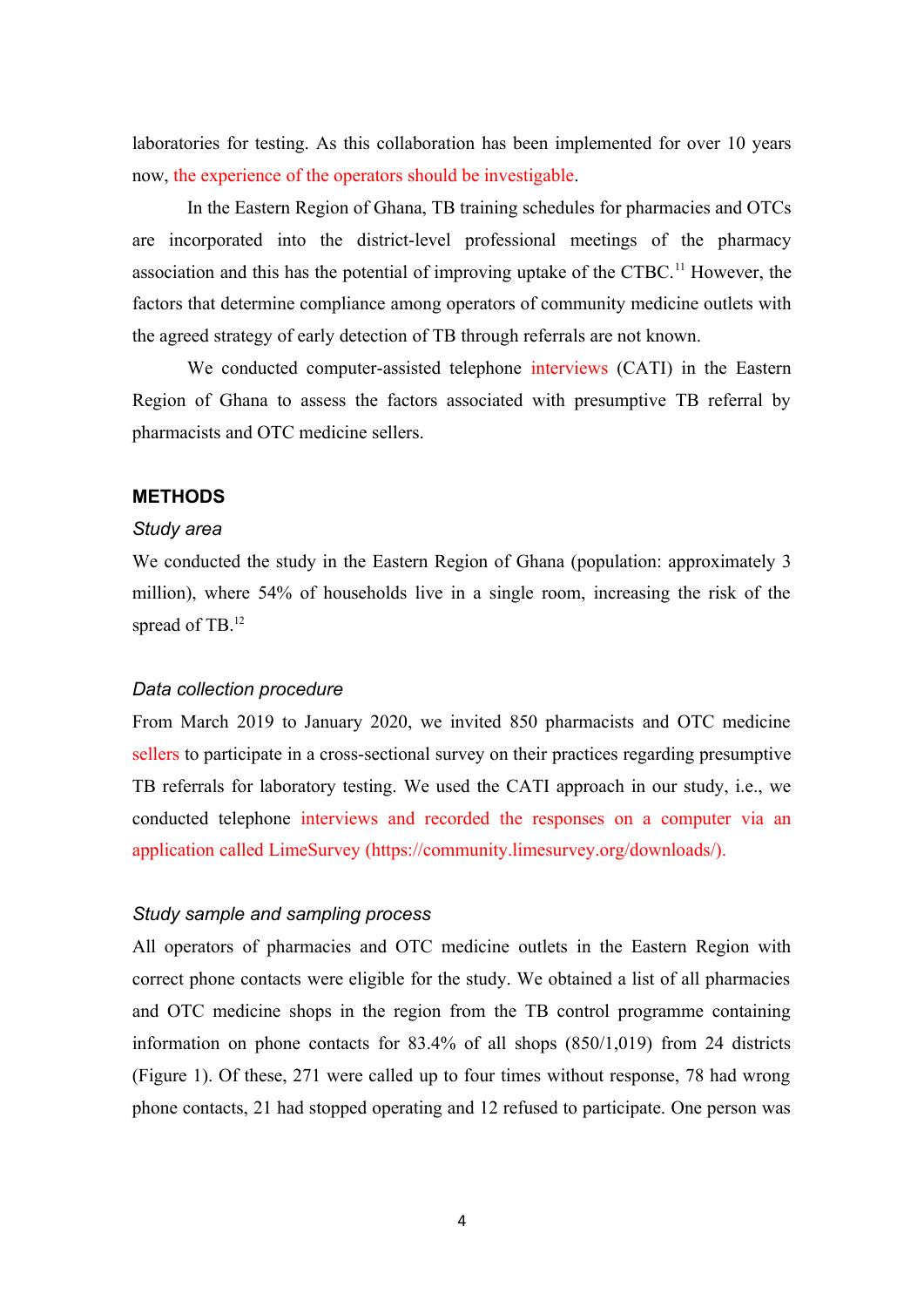excluded as there was no information on the outcome of interest available; the study sample thus consisted of 467 persons.

#### *Study variables and data collection tools*

We used a structured interviewer-administered questionnaire to collect data on participants' sociodemographic characteristics; their professional backgrounds and job responsibilities; their knowledge, attitudes and practices on presumptive TB referrals; and the services the pharmacists and OTC medicine sellers provide to their communities. The outcome variable was the self-reported referral of a presumptive TB case to a testing laboratory by a community medicine outlet operator.

#### *Data collection process*

We pretested the questionnaire among 15 operators in the Hohoe Municipality, a neighbouring region (Volta Region). We used cognitive testing techniques to assess consistency of understanding among the test group of respondents and revised the questionnaire accordingly. Potential interviewees were called in random order, and the responses were recorded in LimeSurvey.

# *Ethical considerations*

The Ethics Review Committee of the Ghana Health Service, Accra, Ghana (reference number GHS-ERC005/04/18) and the Ethics Committee of the Hannover Medical School in Hannover, Germany (Nr. 7902 BO K 2018) granted ethical approval for this study. The data protection officer of the Helmholtz Centre for Infection Research approved the data protection concept. Prior to the start of the interviews, we distributed information sheets on study objectives to all potential interviewees at their professional meetings in Ghana with the help of the district TB coordinators. In addition, information was available online via the research institute's website. We obtained verbal informed consent before the start of the interviews.

#### *Statistical analysis*

For bivariate analysis, we checked for normality of the distribution using a Q-Q plot; we used the Shapiro-Wilk test to decide whether to apply the *t*-test or Wilcoxon rank-sum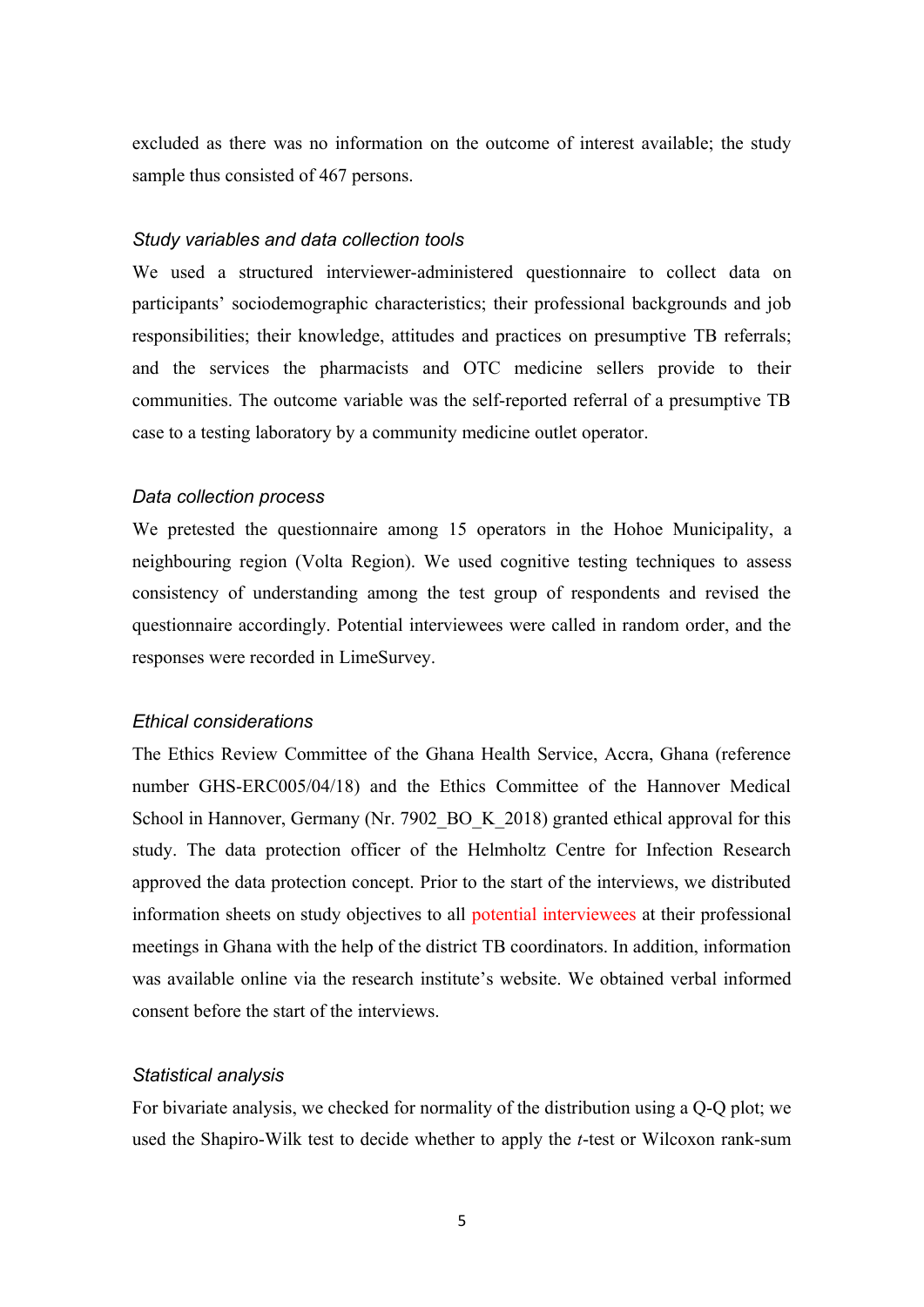for all continuous variables;  $\chi^2$  test was used for categorical variables or the Fisher's exact test for variables that had a frequency of less than five in any cell of the contingency table (Table 1). For correlation analysis, we applied Spearman's coefficient because of inhomogeneity in the data. To build the multivariable logistic model, we applied the stepwise backward elimination method with a stopping rule at a *P* value of  $0.05<sup>13</sup>$  to identify the set of variables associated with the practice of presumptive TB referral by community medicine outlet operators to designated health facilities for laboratory diagnosis, and to obtain the adjusted associations with referring presumptive TB cases. All exposure variables with a *P* value of <0.25 in the bivariate analysis were included in the full logistic model. We used Stata/IC v14.2 (Stata, College Station, TX, USA) to perform all the analyses.

#### **RESULTS**

# *Sociodemographic characteristics of community medicine outlet operators*

The median age of the 467 interviewees was 53 years (min-max: 20–86); 73.0% (341/467) were males (Table 1). Of all participants, 89.5% worked as shop owners rather than shop assistants.

# *Service characteristics of community medicine outlet operators*

Of the 467 interviewees, 321 (68.7%) reported having ever referred a presumptive TB case for laboratory diagnostic. Of 465 interviewees who disclosed their professional backgrounds, OTC medicine sellers were in the majority, at 87.7% (408/465), compared to pharmacists (Table 3); 95.9% of participants operated OTC shops; 81.5% (380/466) performed functions as both managers and dispensers. Participants with knowledge of the location of TB laboratories reported a higher proportion of presumptive TB referrals than those who did not know the location (275/375, 73.3% vs. 100/375, 26.7%). The Spearman correlation coefficient of district TB incidence (5-year averages) per 100,000 population and proportion referred was  $-0.1$  ( $P = 0.5$ ), indicating no monotonic correlation between TB incidence and referral probability (Table 2, Figure 2)

The reported means of going to the TB laboratories were taxi/bus (292/374, 78.1%), walking (75/374, 20.1%) and bicycle/motorbike (7/374, 1.9%). The median travel time was 20 min (min–max: 2–180 min). Of all participants who received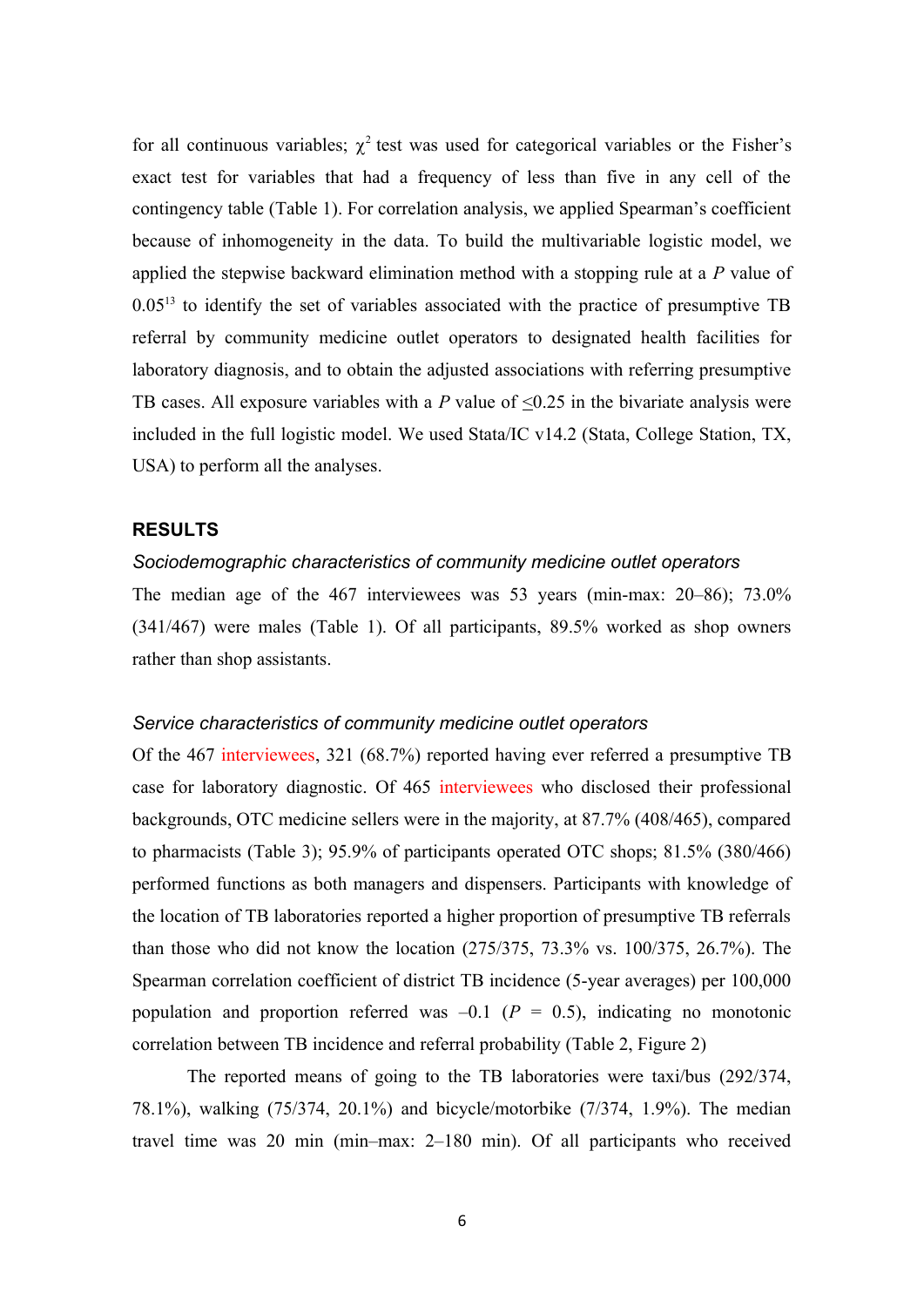training, 76.8% (258/336) reported to have referred, while of the participants who received no training, 49.2% (63/128) reported to have referred; 82.7% (278/336) participated in TB training sessions offered by the regional TB control programme, and the remaining by courses offered by non-governmental organisations (NGOs). The median number of training sessions participated in was 1 and ranged from 1 to 10 and 1 to 32 for those with referral history and those without, respectively, with 70.4% of the training sessions having occurred between 2017 and 2019; 97.8% of participants were of the opinion that pharmacies and OTC operators should be engaged in presumptive TB referral.

Of the 174 participants who provided estimated records of the number of referrals made in the last 12 months, 161 (92.5%) did not document these. The median monthly estimated number of referrals for the 12 months preceding the study was 3 (min-max: 1-60).

# *Factors associated with presumptive TB referrals among community medicine outlet operators*

Five predictor variables were significantly associated with referral (Table 4). Participants performing both dispensing and managerial functions had higher adjusted odds (aOR 2.8, 95% CI 1.4–5.5) of making presumptive TB referrals than those performing managerial functions only; working in a dispensing function only did not raise the odds of referral significantly. Also, compared to pharmacists, OTC medicine sellers had higher adjusted odds of referral (aOR 6.2, 95% CI 1.6–23.4).

Receiving some form of TB training was associated with a 2.7 times higher odds of referring presumptive TB cases (aOR 2.7, 95% CI 1.5–4.9) compared to having had no training. The adjusted odds of presumptive TB referral was higher when the means of transport from the pharmacy or OTC location to the TB laboratory was walking, i.e., the laboratory was within walking distance (reference: location of laboratory unknown, aOR 3.3, 95% CI 1.2–9.5) than when the means of transport required the use of a taxi/bus (aOR 2.0, 95% CI 1.0–4.5) or bicycle/motorbike (aOR 0.9, 95% CI 0.1–7.5). Likewise, participants in favour of OTC and pharmacy involvement in TB referral had a higher adjusted odds of referral compared to those not in favour (aOR 25.3, 95% CI  $2.6 - 245.8$ ).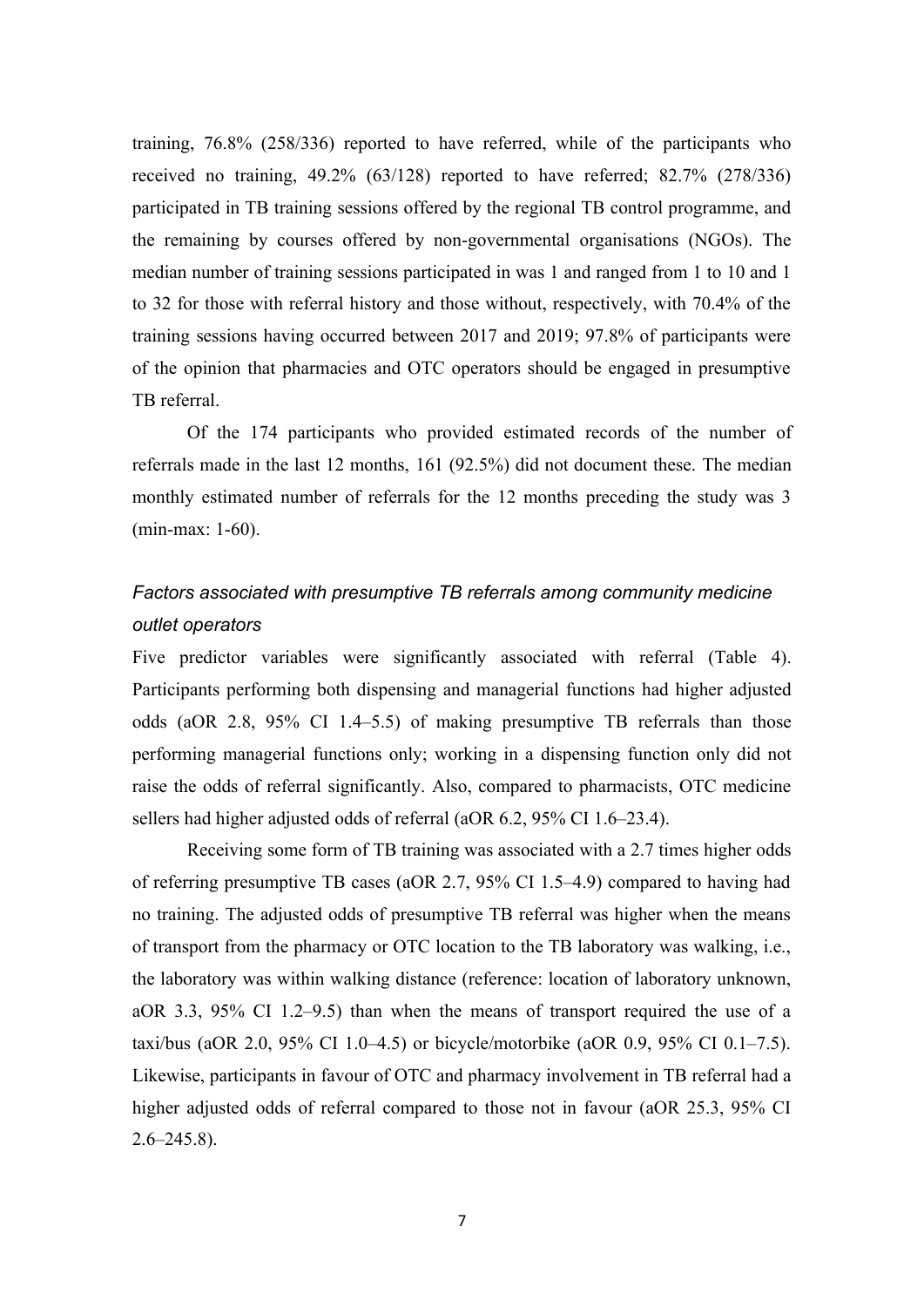#### **DISCUSSION**

Since the implementation of the CTBC strategy in Ghana over a decade ago, TB-related training courses are offered to community pharmacists and OTC medicine sellers to help them refer presumptive TB cases for laboratory diagnosis. However, not all pharmacists and OTC medicine sellers have had the opportunity to receive training, partly because such training courses were mostly targeted at shop owners.<sup>14</sup> The publicprivate partnerships have contributed to increased TB case detection in Cambodia<sup>9</sup> and India.<sup>10</sup> We investigated the factors associated with presumptive TB referral among pharmacists and OTC medicine sellers in a region in Ghana where the CTBC partnership is in operation.

We found that pharmacies and OTCs were predominantly operated by people in their retiring age, the majority of whom had had secondary education – the minimum requirement of engagement in Ghana.<sup>15</sup> Most participants were shop owners  $(89.5\%)$ ; with 81.5% performing both dispensing and managerial functions. Persons performing dispensing functions were more likely to encounter presumptive TB cases compared to those with managerial functions. Understandably, participants who performed both functions had higher adjusted odds of making a referral than those performing either managerial or dispensing functions. This could be partly because over 80% of participants performed both functions and were more likely to have been trained and understood the rationale for presumptive TB referral. On the contrary, in the Philippines, all community pharmacy operators were viewed as dispensers without distinction. 16

About 68.7% of our participants referred at least one presumptive TB case for laboratory investigation. Similar studies reported a higher proportions of referrals: 80% in Pakistan<sup>17</sup> and 77% in Peru.<sup>18</sup> Differences in study designs and qualification of participants partly account for these variations. In particular, none of the other studies used a telephone survey to collect data. The Pakistani study included all pharmacies (*n*  $= 82$ ) in the study area, 38% of whom were qualified pharmacists, while the study from Peru sampled 51 of the 109 pharmacies in the study area, 11% of whom were trained pharmacists. Only 0.9% of participants in our study were trained pharmacists.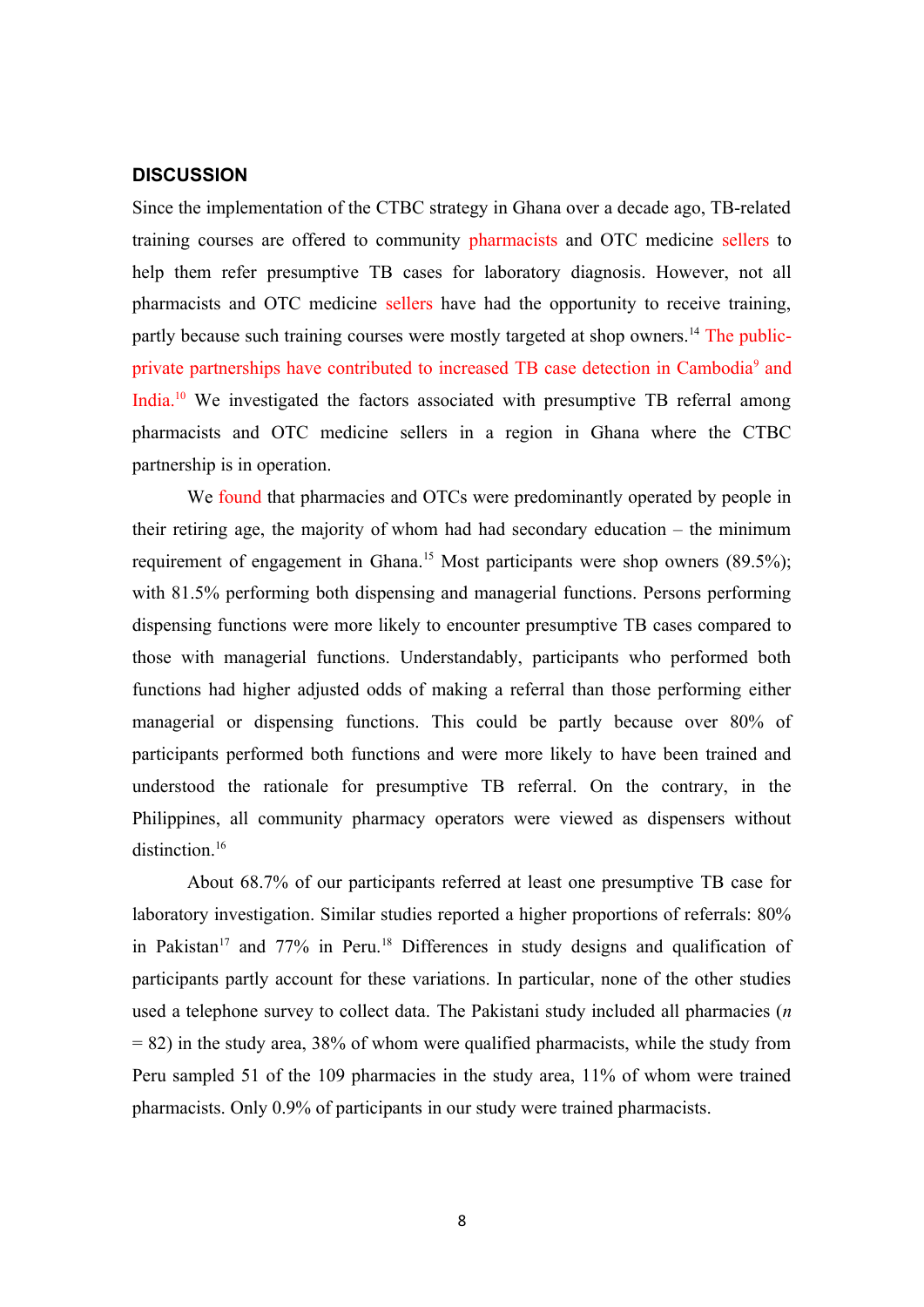OTCs are normally located within residential communities; as these have fewer customers,19,20 OTC medicine sellers may have a closer bond with their clients, making it more likely for them to refer those suspected of having TB for further diagnosis compared to pharmacies, which are normally located in the cities, where pharmacies are more crowded.<sup>21</sup> This could partly explain our finding that dispensers at OTC shops had higher odds of making presumptive TB referrals compared to pharmacies. Whereas pharmacies are supervised by licensed pharmacists, OTCs are operated by people from a wide range of backgrounds in nursing, medicine, and students on internships.<sup>22</sup> Therefore, the unavailability, lack of knowledge or reluctance to prescribe efficacious and often more expensive medications for persistent coughs among OTC medicine sellers may have influenced their decision to refer presumptive TB cases compared to pharmacies, which might have a wider range of expertise, dispensing options and patients with ability to pay.

Over 70% of participants in our study had received some form of TB-related training. A higher proportion (74.6%) of shop owners benefited from the training than shop assistants (51.0%). About 90.9% of all referrals were made by shop owners, suggesting that those who were trained were more likely to refer presumptive TB cases. Given this observation, training shop assistants could potentially increase presumptive TB referrals. In our study, about one in five untrained participant referred a presumptive TB case. This finding is similar to that from a study in Pakistan, where dispensers trained by the NTP were usually not present in the shops and did not transfer the knowledge gained to other dispensing staff of their shops.<sup>23</sup>

Operators in our study had higher odds of referring presumptive TB cases if they knew the location of the laboratory and if it was within walking distance. This suggests that operators have higher odds of referring if they consider the journey to the TB laboratory as less stressful. This practice of the operators is consistent with findings from a NTP preview of the difficulties in accessing a health facility, which reported that bad road networks and long travel distances compelled shop operators to attempt to manage the presumptive TB cases rather than referring them.<sup>24</sup> Similarly, in a study in Indonesia, participants were more likely to refer a presumptive TB case if the travel distance to a TB laboratory was  $\leq$ 5 km.<sup>25</sup>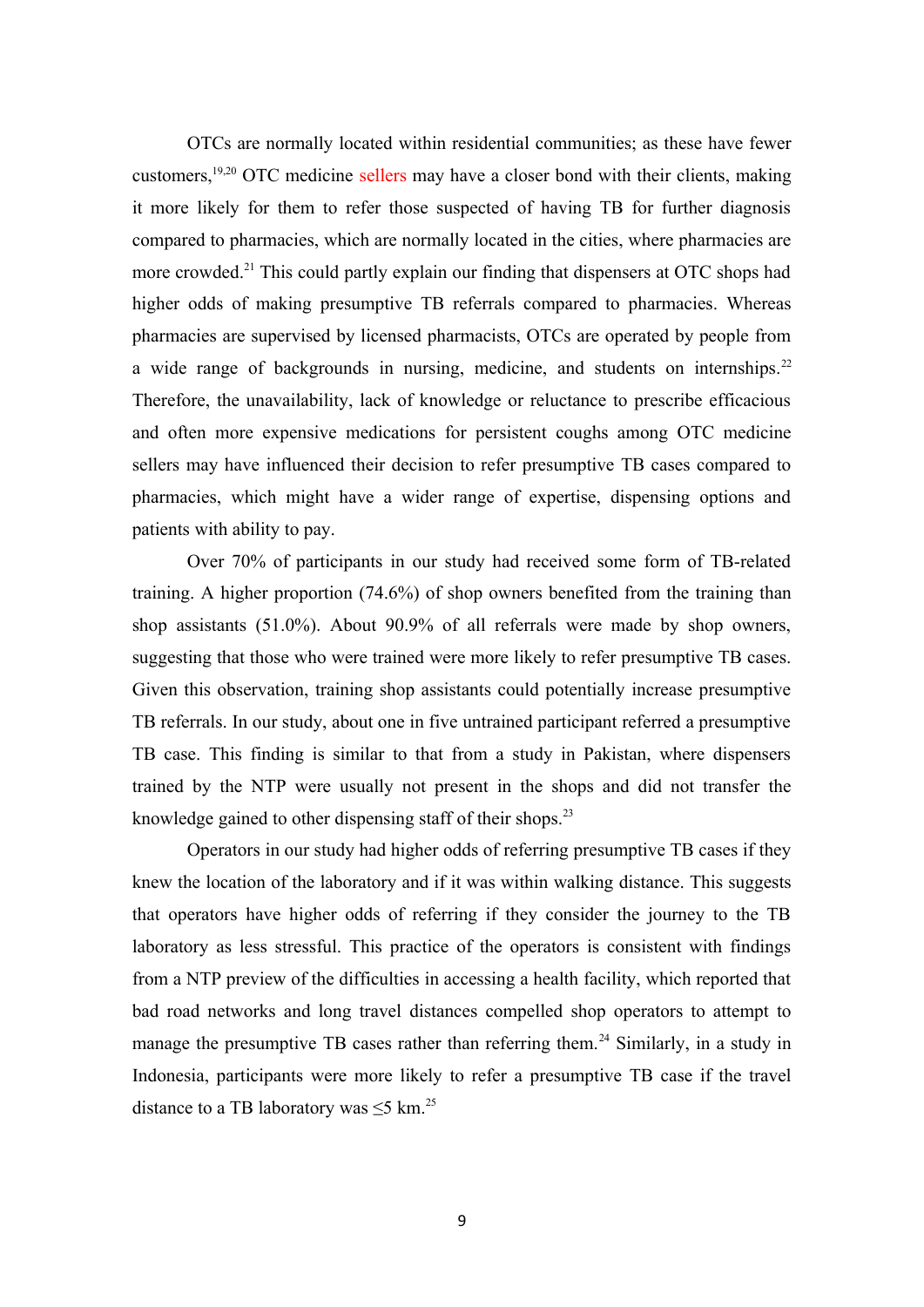Nearly all (97.8%) of our participants believed their involvement in presumptive TB referral would contribute to TB case detection, a finding comparable to 83% of pharmacy staff in a Pakistani study willing to be trained and be involved in TB control efforts.<sup>17</sup> However, the non-availability of referral forms to operators in our study meant that referrals had to be verbal and without records, thereby limiting our ability to quantify their contribution to presumptive TB referrals. Therefore, the motivation for referral could invariably be largely influenced by the personal concern the operator might have for the client. In a pilot study in Cambodia among PPM network pharmacies, the pharmacy operators signed a PPM agreement to participate in TB referral services, they had access to the TB referral forms and had records of all referrals made in the past 2 years. The difference in results may thus be due to the fact that the pharmacy staff were provided with all the necessary tools to work with in addition to a clear definition of task to perform,  $26$  contrary to our study where there were no contractual agreements and formal role specifications. A more formal partnership with PPs in TB case detection could improve performance.<sup>27</sup>

# *Strengths*

The telephone survey design made it feasible for us to achieve a wider geographical coverage and a large sample size. The study covered more than 80% of pharmacies and OTCs in 24 out of 26 districts in an entire region (sample size: 850 community medicine outlet operators). To our knowledge, this is the first telephone survey on TB referral among operators of pharmacies and OTCs in Africa.

# *Limitations*

Participants reported on their own performance on compliance with presumptive TB referral strategy; measurement of referral was based on what was said without the opportunity to verify. This is prone to social desirability bias once interviewees know what is expected of them. Recall bias is also possible since participants had to recollect in answering some of the questions. As the study was conducted in only one region in Ghana, caution should be used when extrapolating our findings to all of Ghana.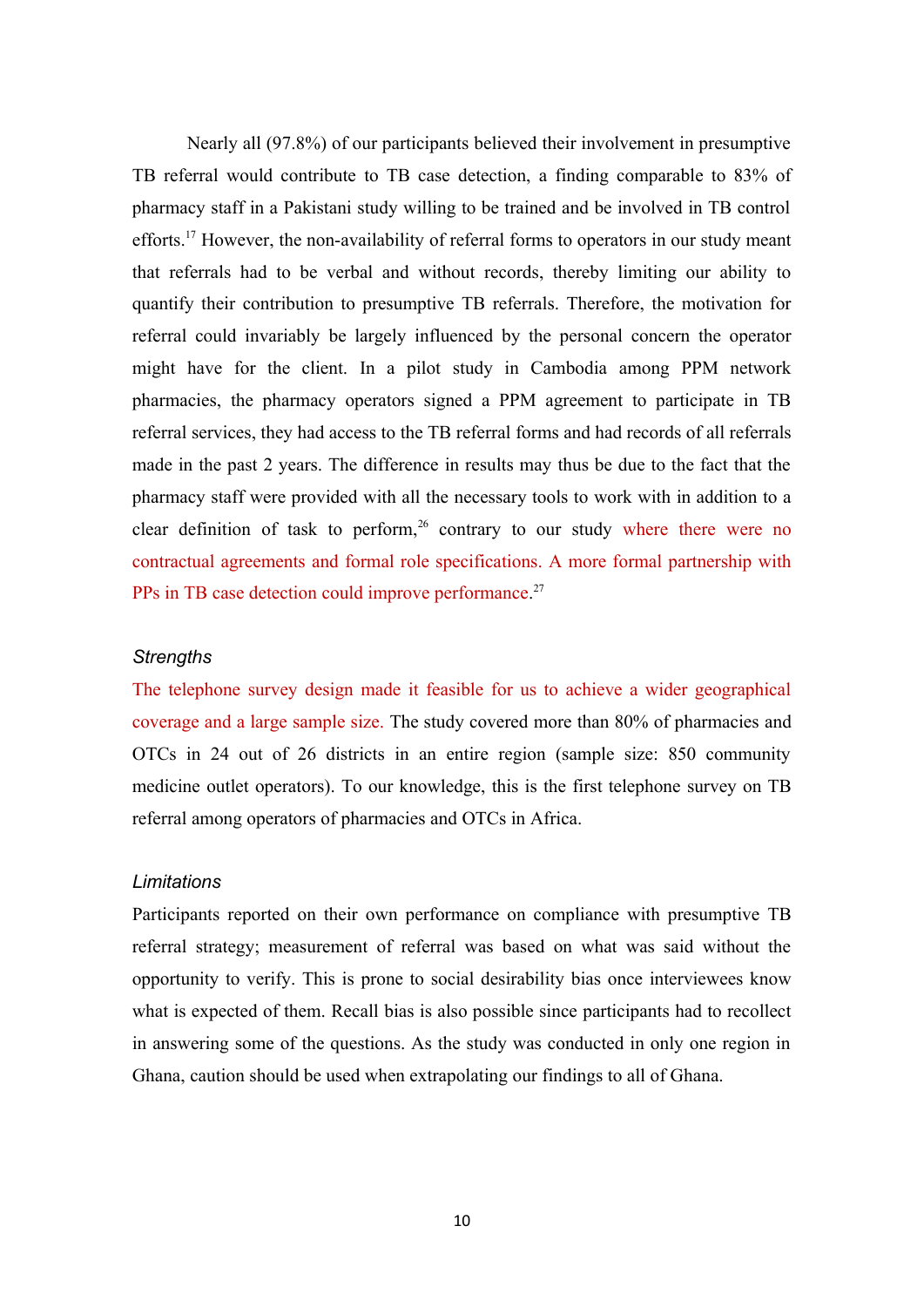# **CONCLUSION**

Community medicine outlet operators largely support TB referral; nevertheless, a significant proportion did not practice the strategy of presumptive TB referral to designated health facilities. Factors associated with self-reported presumptive TB referral were having received TB-specific training, shop operator performing both dispensing and managerial functions, being an OTC medicine seller and having a TB laboratory within a walking distance from the referral shop. The NTP should consider including not just OTC shop owners, but also shop assistants and community pharmacists in TB case detection training.

#### *Acknowledgements*

The authors thank the coordinator, A Quaye and her team at the Eastern Regional TB Control Programme for providing us with the list of OTCs and pharmacies in the region and for help in distributing the study information sheets to potential participants; the team from the Epidemiology Department for support in questionnaire development and pretesting; D Gornyk, M T Nguyen and B B Kaburi for their inputs at the various stages of the manuscript development; and M Hassenstein for his support with correlation analysis.

The study was funded by the German Centre for Infection Research, Braunschweig, Germany, and the Ghanaian-German Post-Graduate scholarship programme (DAAD).

Conflicts of interest: None declared.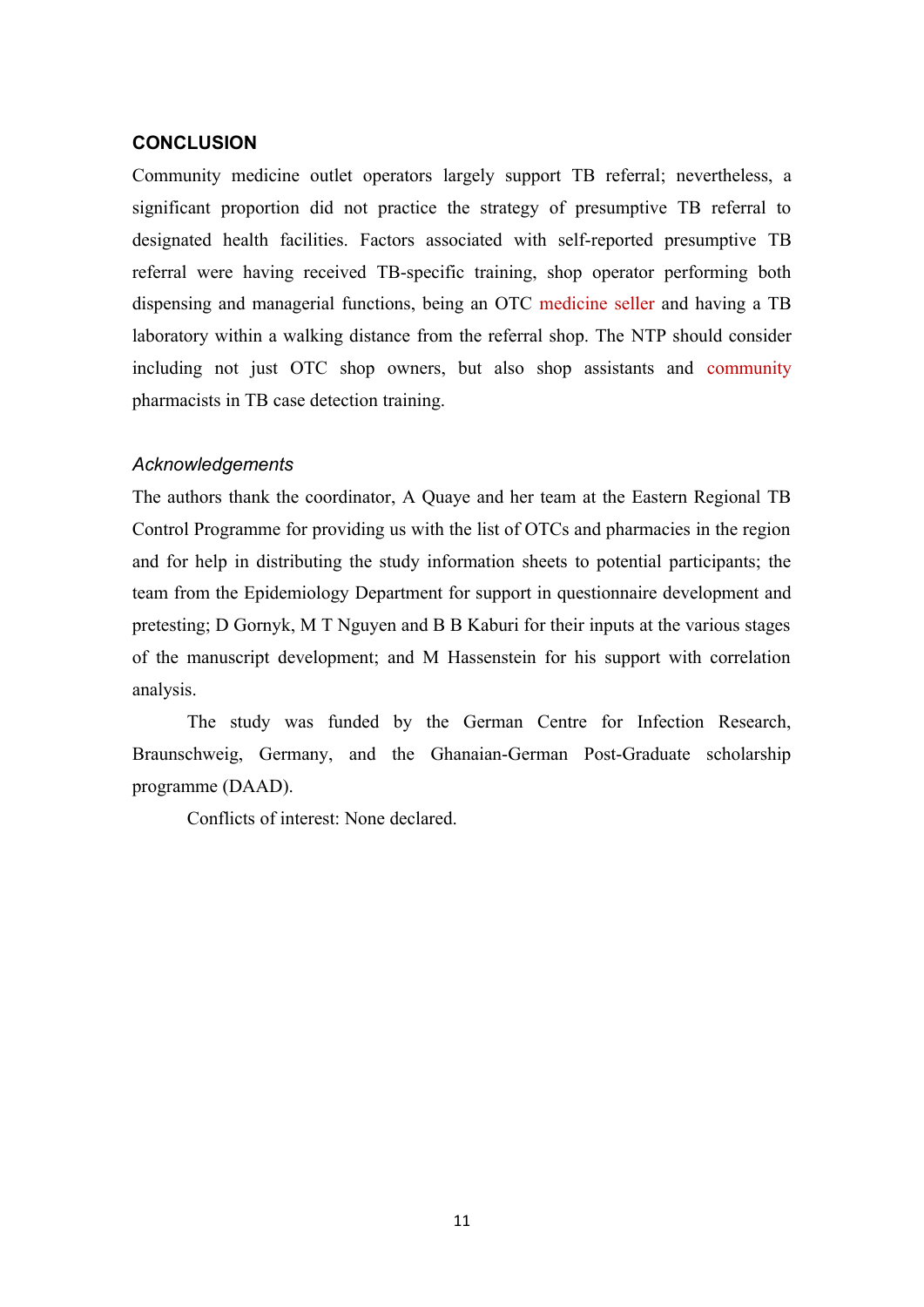# *References*

- 1 TB Alliance. TB as a pandemic. New York, NY, USA: TB Alliance, 2020. https: //www.tballiance.org/why-new-tb-drugs/global-pandemic Accessed June 2020.
- 2 Floyd K, et al. Global tuberculosis targets and milestones set for 2016-2035: definition and rationale. Int J Tuberc Lung Dis 2018; 22(7): 723–730.
- 3 Lorent N, et al. Community-based active tuberculosis case finding in poor urban settlements of Phnom Penh, Cambodia: a feasible and effective strategy. PLoS One 2014; 9(3): e92754.
- 4 Ministry of Health. The National Tuberculosis Health Sector Strategic Plan for Ghana: 2009–2013. MoH, 2009: pp 1–132.
- 5 World Health Organization. Global tuberculosis report, 2014. Geneva, Switzerland: WHO, 2014.
- 6 Ohene SA, et al. Provider initiated tuberculosis case finding in outpatient departments of health care facilities in Ghana: yield by screening strategy and target group. BMC Infect Dis 2017; 17(1): 739.
- 7 Begun M, et al. Contact tracing of tuberculosis: a systematic review of transmission modelling studies. PLoS One 2013; 8(9): e72470.
- 8 Amrita D, et al. Can community pharmacists improve tuberculosis case finding? A mixed methods intervention study in India. BMJ Glob Health 2019; 4:e001417. doi:10.1136/bmjgh-2019-001417.
- 9 Bell CA, et al. Referral of tuberculosis symptomatic clients from private pharmacies to public sector clinics for diagnosis and treatment in Cambodia. J Eval Clin Pract 2015; 21(2): 285–291.
- 10 Yesudian HM, Raviglione MC. World Tuberculosis Day 2009: partnership for TB care. Indian J Med Res 2009; 129(3): 215–218.
- 11 Boateng SA, et al. Community-involved strategy to improve tuberculosis (TB) treatment outcomes in Eastern Region of Ghana. J Nat Inst Public Health 2012; 61(4): 357–365.
- 12 Ghana Statistical Service. 2010 population and housing census, Eastern Regional analytical report. Accra, Ghana: Ghana Statistical Service, 2013.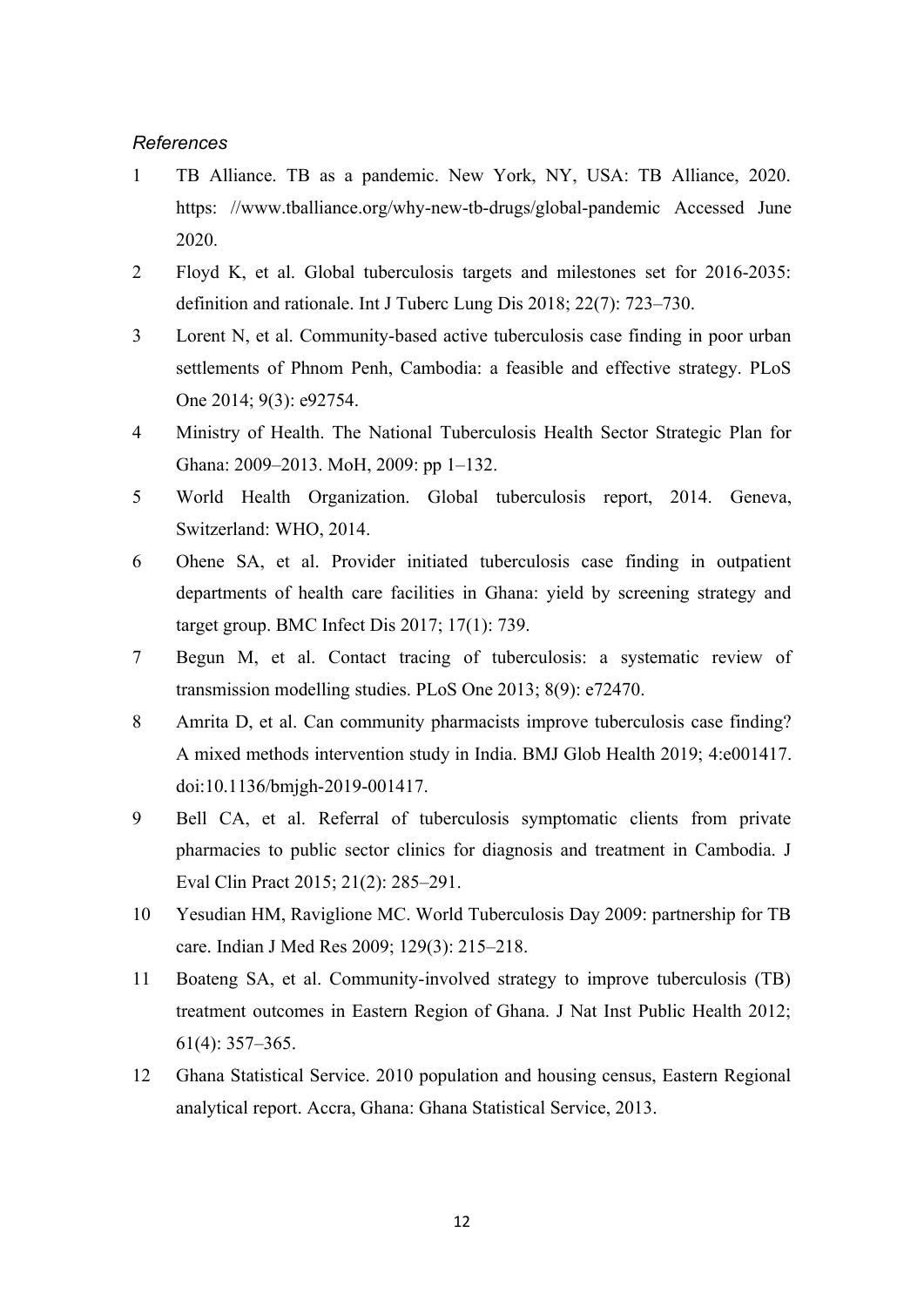- 13 Patrick R, Sauerbrei W. Multivariable model-building: a pragmatic approach to regression analysis based on fractional polynomials for modeling continuous variables .John Wiley and Sons; 2008 Sep 15, England;23-39.
- 14 Bonsu FA, et al. The National Tuberculosis Health Sector Strategic Plan for Ghana 2015–2020. Accra, Ghana Health Service/Ministry of Health. 2014.
- 15 Pharmacy Council Ghana. Guidelines on application for OTCMS Licence. Accra, Ghana: Pharmacy Council Ghana, *2015.*
- 16 Nicole A. The primary roles of community pharmacists in the United States and in Philippines. 2015: 6. München, GRINVerlagOHG, https://www.hausarbeiten.de/document/298216.
- 17 Mustafa T, Shahzad Y, Kiani A. A survey of knowledge, attitude, and practices of private retail pharmacies staff in tuberculosis care: study from Dera Ismail Khan City, Pakistan. J Pharm Policy Pract 2018; 11: 7.
- 18 Garcia PJ, et al. Knowledge, attitudes and practices related to tuberculosis in pharmacy workers in a cross-sectional survey in El Agustino, Peru. PLoS One 2018; 13(7): e0196648.
- 19 Pharmacy Council Ghana. CSA I & II: Pharmacy Council of Ghana, regulation, premises and licensing of chemical sellers. 2015. https://wwwyumpucom/en/document/read/38069332/csa-i-csa-ii-pharmacycouncil-ghana Accessed September 2020.
- 20 Pharmacy Council Ghana. A retail pharmacy in Ghana, regulations, premises and licensing. Pharmacy Council Ghana, https://wwwyumpucom/en/document/read/47822115/a-retail-pharmacypharmacy-council-ghana Accessed September 2020.
- 21 Rutta E. Medicines in health systems: advancing access, affordability and appropriate use. World Health Organization. Alliance Health Policy Syst Res Flagsh Rep. 2014;2014:1-20.
- 22 Riley P, Callahan S, Dalious M. Regulation of drug shops and pharmacies relevant to family planning: a scan of 32 developing countries. Sustaining Health Outcomes through the Private Sector Plus Project. Bethesda, MD, USA: Abt Associates Inc, 2017.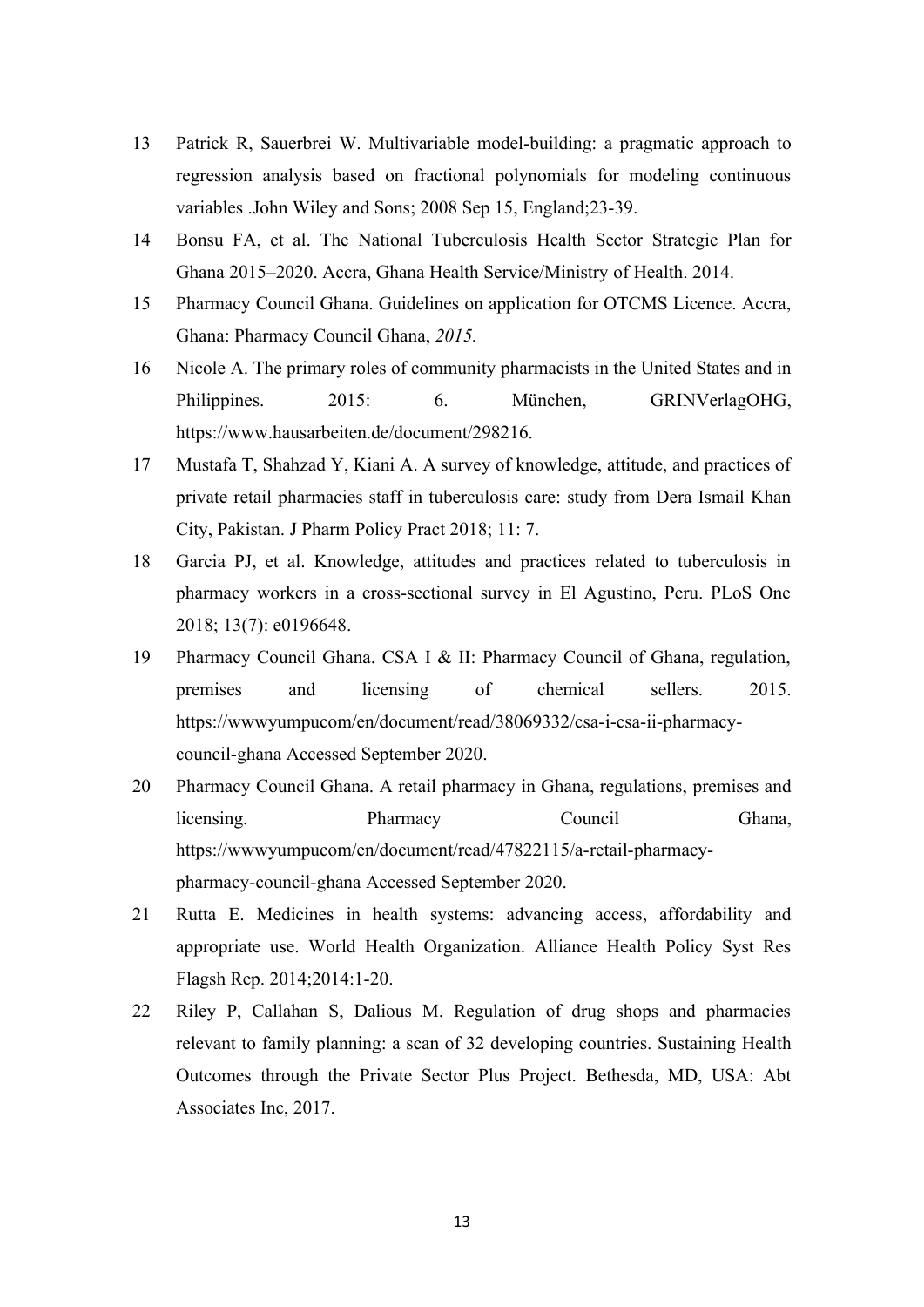- 23 Hussain A, Maheen M, Edmund R. Barriers and opportunities to effectively engage private sector retail pharmacies as DOTS centers in Pakistan.Arlington, VA 22203 USA. 2015. Management Science for Health. www.siapsrogram.org
- 24 Lönnroth K, et al. Referring TB suspects from private pharmacies to the National Tuberculosis Programme: experiences from two districts in Ho Chi Minh City, Vietnam. Int J Tuberc Lung Dis 2003; 7(12): 1147–1153.
- 25 Artawan EPIW, et al. Factors associated to referral of tuberculosis suspects by private practitioners to community health centres in Bali Province, Indonesia. BMC Health Serv Res 2013; 13: 445.
- 26 Hara M, D'Arcy R. Public-private mix involving pharmacies and other providers in TB control: a Cambodia case study. 2015. https://path.azureedge.net/media/documents/CP\_cambodia\_ppm\_tb\_cs.pdf.
- 27 Knut L, Mukund U, Léopold B. Hard gains through soft contracts: productive engagement of private providers in tuberculosis control. Bull World Health Organ 2006. 84(11).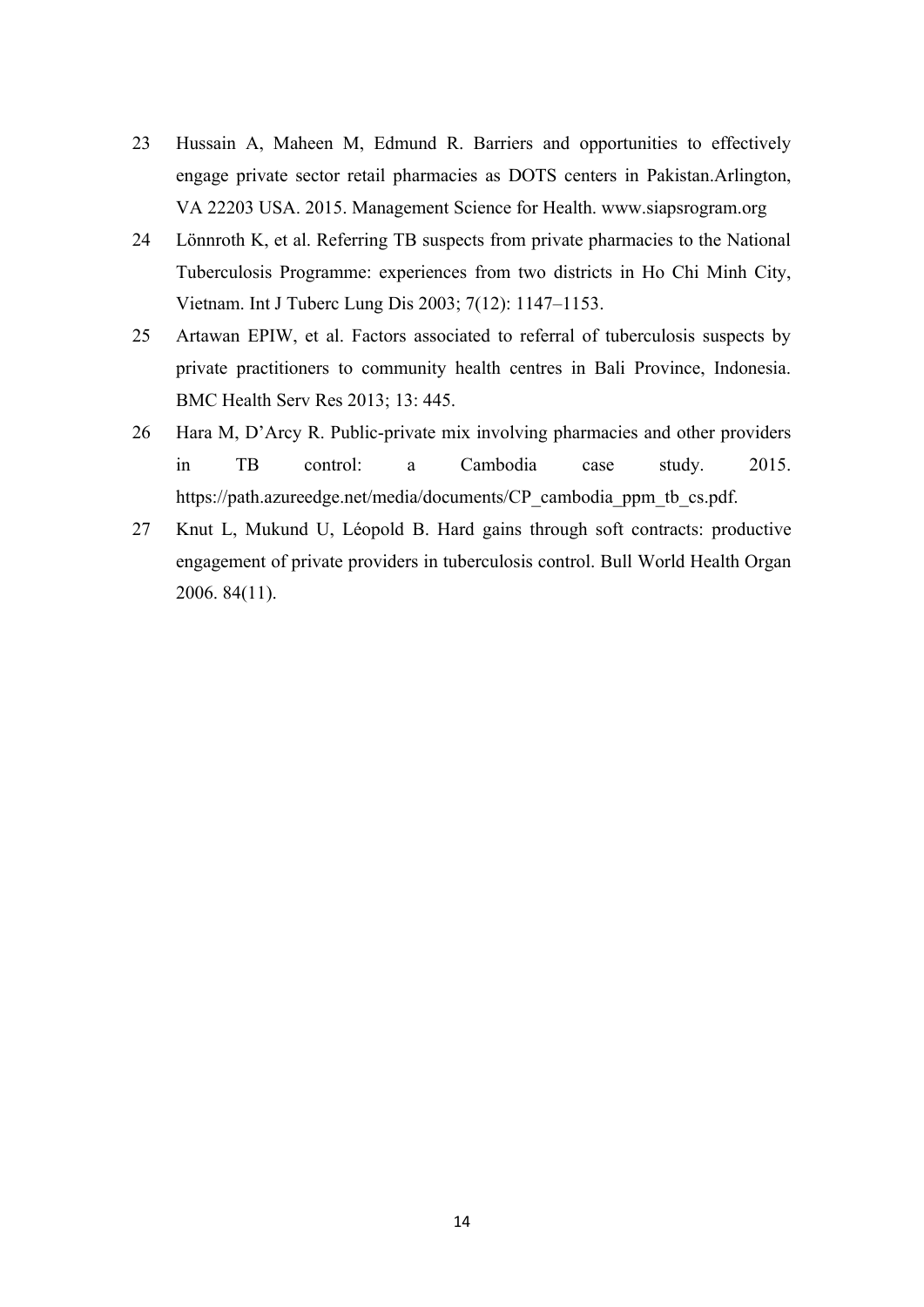|                                          | Total       | Ever referred | Never referred |                  |
|------------------------------------------|-------------|---------------|----------------|------------------|
| Variable                                 | $n\ (\%)$   | $n\ (\%)$     | $n\ (\%)$      | $P$ value        |
| Age, $n$                                 | 466         | 321           | 145            | $0.26*$          |
| Age, years, median [IQR]                 | 53 [40-63]  | 52 $[40-61]$  | 55 [39 - 65]   |                  |
| Sex ( $n = 466$ )                        |             |               |                | $0.39^{\dagger}$ |
| Male                                     | 340 (73.0)  | 238(74.1)     | 102(70.3)      |                  |
| Female                                   | 126(27.0)   | 83 (25.9)     | 43 $(29.7)$    |                  |
| Religion ( $n = 465$ )                   |             |               |                | $0.77^{\dagger}$ |
| Christian                                | 449 (96.6)  | 310 (96.6)    | 139 (96.5)     |                  |
| Moslem                                   | 11(2.4)     | 7(2.2)        | 4(2.8)         |                  |
| Traditional                              | 2(0.4)      | 1(0.3)        | 1(0.7)         |                  |
| Other                                    | 2(0.4)      | 2(0.6)        | 0(0.0)         |                  |
| No response                              | 1(0.2)      | 1(0.3)        | 0(0.0)         |                  |
| Educational level ( $n = 465$ )          |             |               |                | $0.23^{\dagger}$ |
| Secondary                                | 349(75.1)   | 245 (76.3)    | 104(72.2)      |                  |
| Tertiary                                 | 115(24.7)   | 76(23.7)      | 39(27.1)       |                  |
| None                                     | 1(0.2)      | 0(0.0)        | 1(0.7)         |                  |
| Occupation ( $n = 466$ )                 |             |               |                | $0.12^{\dagger}$ |
| Shop owner                               | 417 (89.5)  | 292(91.0)     | 125(86.2)      |                  |
| Assistant                                | 49 $(10.5)$ | 29(9.0)       | 20(13.8)       |                  |
| District ( $n = 466$ )                   |             |               |                | $0.60^{\dagger}$ |
| Urban                                    | 356 (76.4)  | 243 (75.7)    | 113 (77.9)     |                  |
| Rural                                    | 110(23.6)   | 78 (24.3)     | 32(22.1)       |                  |
| District laboratory status ( $n = 466$ ) |             |               |                | $0.55^{\dagger}$ |
| With laboratory                          | 446 (95.7)  | 306(95.3)     | 140(96.5)      |                  |
| Without laboratory                       | 20(4.3)     | 15(4.7)       | 5(3.5)         |                  |

Table 1 Sociodemographic characteristics of pharmacists and over-the-counter medicine sellers stratified by referral status, Eastern Region, Ghana

\*Wilcoxon rank-sum test.

 $\int \chi^2$  test.

IQR = interquartile range.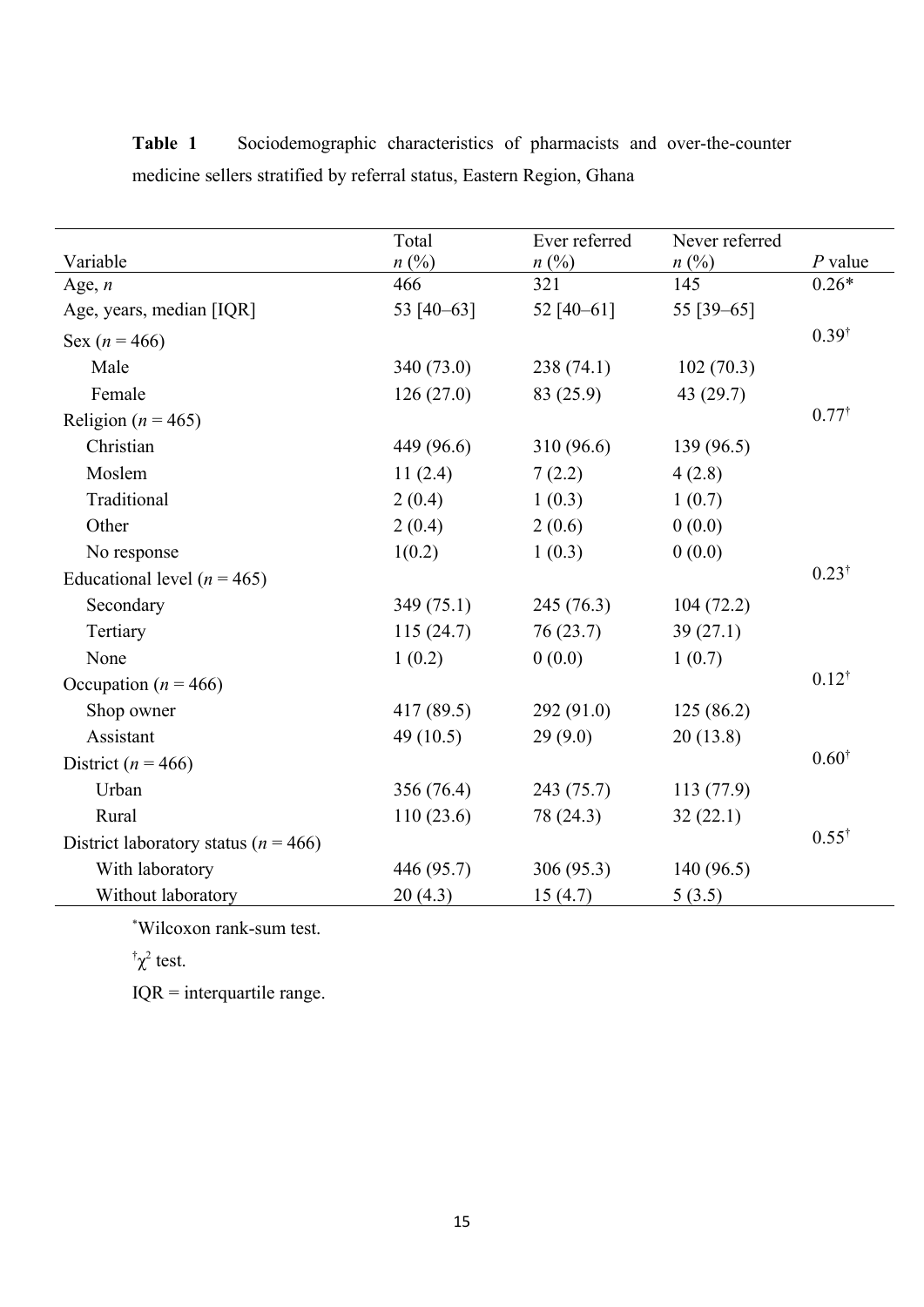| District                       | Participants<br>$\boldsymbol{n}$ | Ever referred<br>$n(^{0}/_{0})$ | Never referred<br>$n\ (\%)$ | 5-year average TB<br>incidence/100,000 pop<br>$(2013 - 2017)$<br>$\frac{0}{0}$ |
|--------------------------------|----------------------------------|---------------------------------|-----------------------------|--------------------------------------------------------------------------------|
| Akuapim South                  | 12                               | 8(66.7)                         | 4(33.3)                     | 51.5                                                                           |
| Akuapim North                  | 8                                | 8(100.0)                        | 0(0.0)                      | 48.1                                                                           |
| Akyemansa*                     | 13                               | 11(84.6)                        | 2(15.4)                     | 25.7                                                                           |
| Asuogyaman                     | 13                               | 9(69.2)                         | 4(30.8)                     | 34.0                                                                           |
| Atiwa                          | 25                               | 16(64.0)                        | 9(36.0)                     | 44.1                                                                           |
| Ayensuano*                     | 13                               | 11(84.6)                        | 2(15.4)                     | 42.4                                                                           |
| <b>Birim Central Municipal</b> | 34                               | 23(67.6)                        | 11(32.4)                    | 32.8                                                                           |
| <b>Birim North</b>             | 22                               | 17(72.3)                        | 5(27.7)                     | 76.9                                                                           |
| Birim South*                   | 24                               | 15(62.5)                        | 9(37.5)                     | 34.3                                                                           |
| Denkyembour                    | 23                               | 17(73.9)                        | 6(26.1)                     | 131.6                                                                          |
| East Akim Municipal            | 32                               | 18(56.3)                        | 14(43.7)                    | 57.7                                                                           |
| Fanteakwa*                     | 32                               | 27(84.4)                        | 5(15.6)                     | 40.6                                                                           |
| Kwaebibirem                    | 28                               | 22 (78.6)                       | 6(21.4)                     | 34.3                                                                           |
| Kwahu East*                    | 23                               | 13(56.5)                        | 10(43.5)                    | 22.1                                                                           |
| Kwahu South                    | 5                                | 4(80.0)                         | 1(20.0)                     | 36.7                                                                           |
| Kwahu West Municipal           | 21                               | 14(66.7)                        | 7(33.3)                     | 60.2                                                                           |
| Lower Manya Krobo              | 31                               | 21(67.7)                        | 10(32.3)                    | 212.7                                                                          |
| New-Juaben Municipal           | 22                               | 12(54.5)                        | 10(45.5)                    | 62.5                                                                           |
| Nsawam Adoagyire Municipal     | 15                               | 10(66.7)                        | 5(33.3)                     | 100.8                                                                          |
| Suhum Municipal                | 19                               | 13(68.4)                        | 6(31.6)                     | 97.0                                                                           |
| Upper Manya Krobo              | 5                                | 1(20.0)                         | 4(80.0)                     | 55.9                                                                           |
| Upper West Akim*               | 8                                | 7(87.5)                         | 1(12.5)                     | 52.8                                                                           |
| West Akim Municipal            | 26                               | 14(53.8)                        | 12(46.2)                    | 53.5                                                                           |
| Yilo Krobo                     | 12                               | 10(83.3)                        | 2(16.7)                     | 93.1                                                                           |
| Total                          | 466                              | 321                             | 145                         |                                                                                |

Table 2 **Distribution of pharmacists and over-the-counter medicine sellers by district** TB incidence and referral status, Eastern Region, Ghana

\*Rural districts.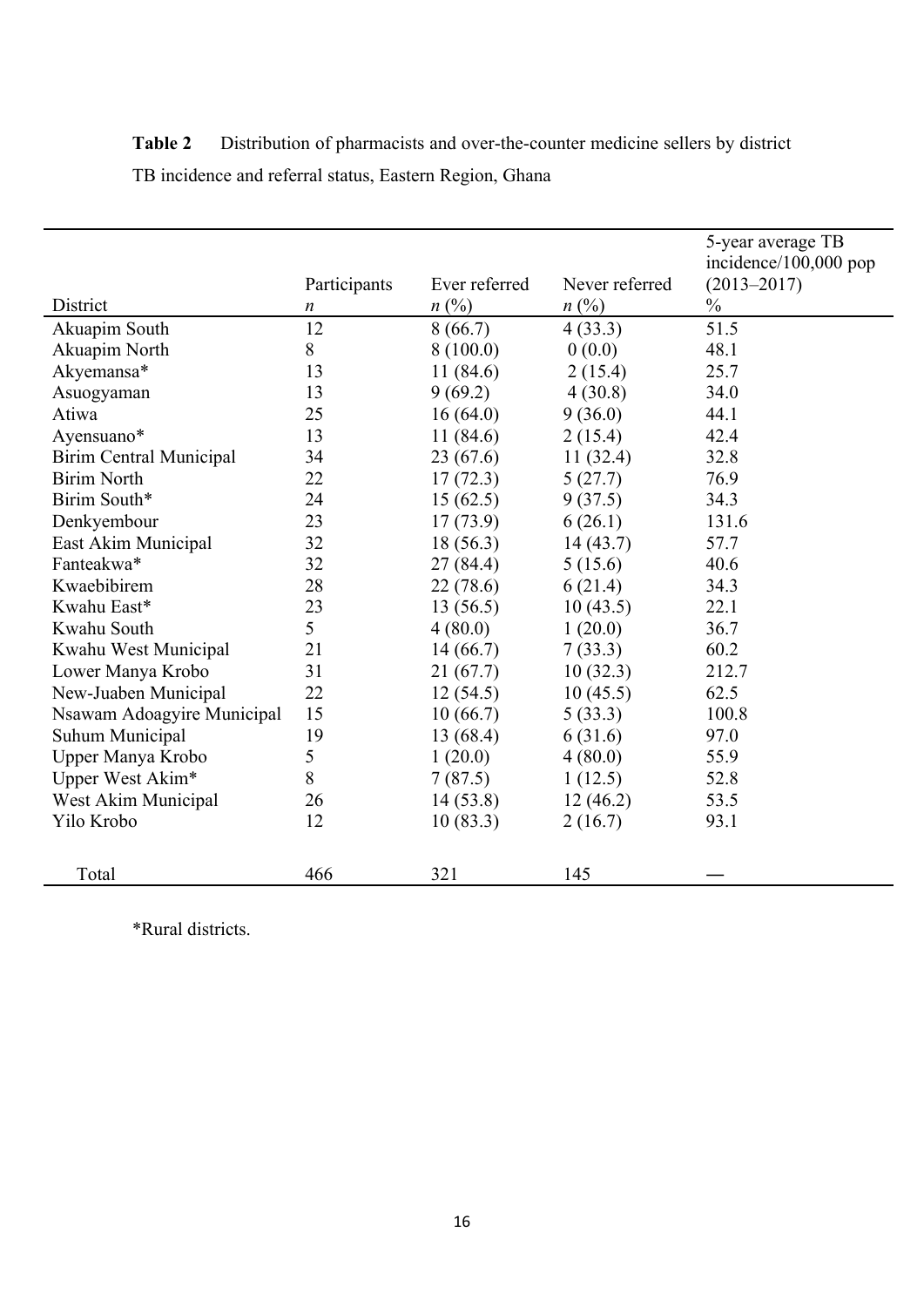|                                                 | Total             | Ever referred           | Never referred    |                          |
|-------------------------------------------------|-------------------|-------------------------|-------------------|--------------------------|
| Variable                                        | $n(^{0}\!\!/\!o)$ | $n(^{0}/_{0})$          | $n(^{0}\!\!/\!o)$ | $P$ value                |
| Qualification in field ( $n = 465$ )            |                   |                         |                   | $0.41^{\dagger}$         |
| OTC medicine seller                             | 408 (87.7)        | 286(89.1)               | 122(84.7)         |                          |
| Medicine counter assistant                      | 40(8.6)           | 25(7.8)                 | 15(10.4)          |                          |
| Pharmacist                                      | 4(0.9)            | 3(0.9)                  | 1(0.7)            |                          |
| Dispensary technician                           | 1(0.2)            | 0(0.0)                  | 1(0.7)            |                          |
| No specific training                            | 12(2.6)           | 7(2.1)                  | 5(3.5)            |                          |
| Type of dispensing unit ( $n = 466$ )           |                   |                         |                   | $0.12^{\dagger}$         |
| OTC shop                                        | 447 (95.9)        | 311 (96.9)              | 136(93.8)         |                          |
| Pharmacy                                        | 19(4.1)           | 10(3.1)                 | 9(6.2)            |                          |
| Function of shop operator ( $n = 466$ )         |                   |                         |                   | $0.06^{\dagger}$         |
| Managing                                        | 28(6.0)           | 16(5.0)                 | 12(8.3)           |                          |
| Dispensing                                      | 58 (12.5)         | 34(10.6)                | 24(16.6)          |                          |
| <b>Both functions</b>                           | 380 (81.5)        | 271 (84.4)              | 109(75.2)         |                          |
| Hours shop opens/week, $n$                      | 463,              | 321,                    | 142,              | $0.12^{4}$               |
| Hours shop opens/week, median [IQR]             | 87 [78-95]        | 87 [78-95]              | 85 [75-94]        |                          |
| Time in operation, years                        | 461               | 319                     | 142               | $\leq 0.01^{\ddagger}$   |
| Time in operation, median [IQR]                 | $15 [9 - 23]$     | $16$ [10-25]            | $11 [7 - 20]$     |                          |
| Means of reaching TB laboratory ( $n = 462$ )   |                   |                         |                   | $< 0.01^{\dagger}$       |
| Taxi/bus                                        | 292 (63.2)        | 208(65.2)               | 84 (58.7)         |                          |
| Walking                                         | 75 (16.2)         | 62(19.4)                | 13(9.1)           |                          |
| Bicycle/motorbike                               | 7(1.5)            | 5(1.6)                  | 2(1.4)            |                          |
| Location of TB laboratory unknown               | 88 (19.0)         | 44 (13.8)               | 44 (30.8)         |                          |
| Time of travel to laboratory, min               | 339               | 249                     | 89                | $0.69*$                  |
| Time of travel to laboratory, median [IQR]      | $20$ [10-30]      | $20$ [10-30]            | $20$ [10-30]      |                          |
| Received TB training ( $n = 466$ )              |                   |                         |                   | $< 0.01^{\dagger}$       |
| Yes                                             | 336 (72.1)        | 258 (80.4)              | 78 (53.8)         |                          |
| N <sub>o</sub>                                  | 128(27.5)         | 63(19.6)                | 65(44.8)          |                          |
| Don't know                                      | 2(0.4)            | 0(0.0)                  | 2(1.4)            |                          |
| Training given by $(n = 336)$                   |                   |                         |                   | $0.86^{\dagger}$         |
| TB control programme                            | 278 (82.7)        | 214 (83.0)              | 64(82.1)          |                          |
| Other institutions                              | 58 (17.3)         | 44(17.1)                | 14(18.0)          |                          |
| Training sessions received, $n$                 | 325               | 249                     | 76                | $\leq 0.01^{\ddagger}$   |
| Training sessions received, median [IQR]        | $1 \mid [-2]$     | $2[1-2]$                | $1[1-2]$          |                          |
| Time since last training received, years        | 290               | 223                     | 67                | $0.75*$                  |
| Time since last training received, median [IQR] | $2[1-3]$          | $2 \lfloor 1-3 \rfloor$ | $2[1-3]$          |                          |
| Cough syrup sold, $n$                           | 272               | 188                     | 84                | $0.34^{\ddagger}$        |
| Cough syrup sold, median [IQR]                  | $5[3-10]$         | $5[3-9]$                | $5[3-10]$         |                          |
| Opinions in favour of referral ( $n = 465$ )    |                   |                         |                   | $\leq 0.01$ <sup>§</sup> |
| Yes                                             | 454 (97.6)        | 317(99.1)               | 137(94.5)         |                          |
| N <sub>o</sub>                                  | 10(2.2)           | 3(0.9)                  | 7(4.8)            |                          |
| Don't know                                      | 1(0.2)            | 0(0.0)                  | 1(0.7)            |                          |
| Referral in last 12 months ( $n = 321$ )        |                   |                         |                   |                          |
| Yes                                             |                   | 174 (54.2)              | <b>NA</b>         |                          |

Table 3 **Service characteristics of pharmacies and OTC medicine shop operators** stratified by referral status, Eastern Region, Ghana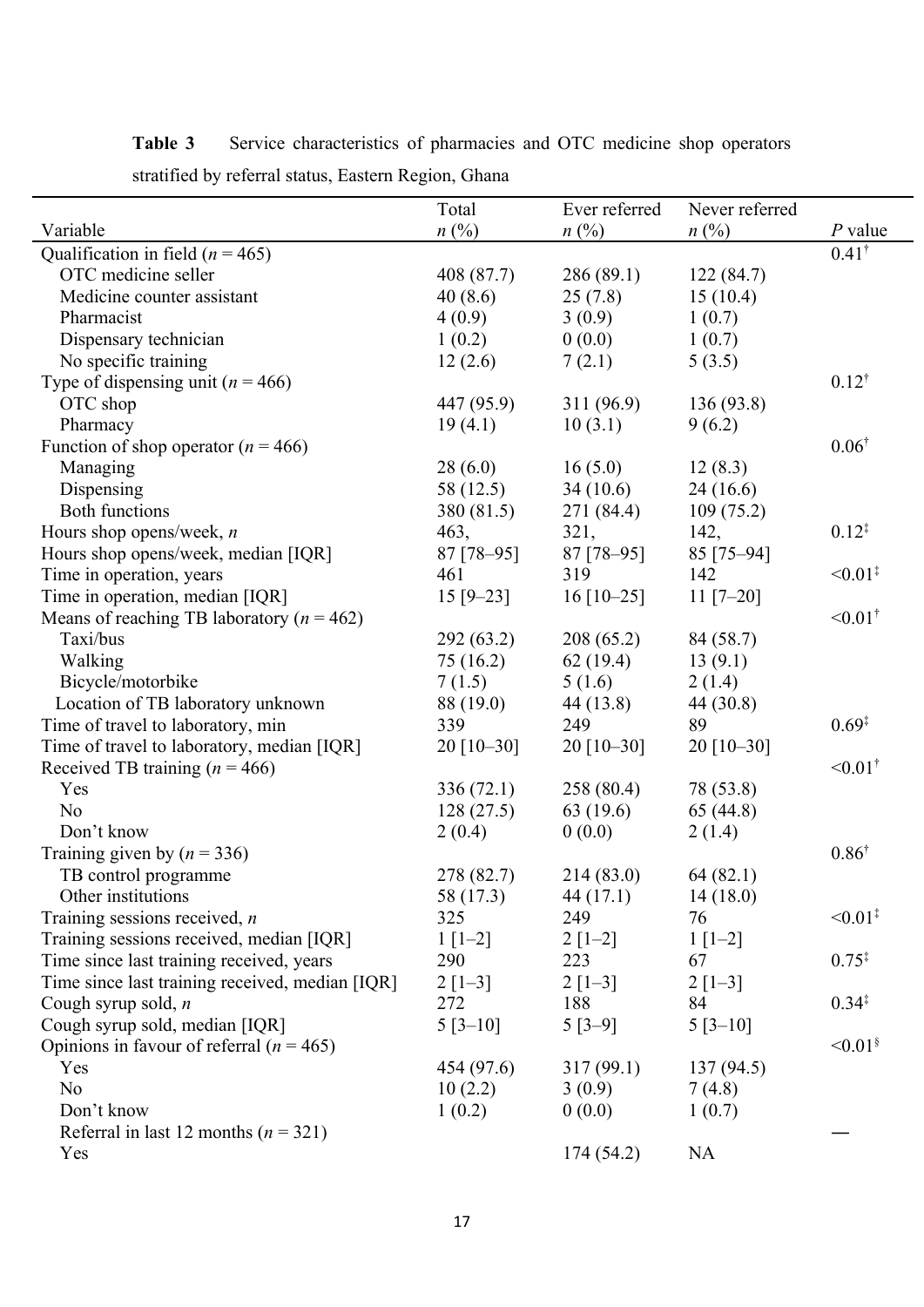| No                                                  |           | 147(45.8)    | <b>NA</b> |
|-----------------------------------------------------|-----------|--------------|-----------|
| Records of referral in last 12 months $(n = 174)^*$ |           |              |           |
| Yes                                                 |           | 161 $(92.5)$ | NA        |
| No                                                  |           | 13(7.5)      | NA        |
| Referrals made in last 12 months, $n$               | 159       | 159          | 0(0.0)    |
| Referrals made in last 12 months, median [IQR]      | 3 $[1-4]$ | $ \_4 $      |           |

\*Of those who reported having ever referred.

 $\int \chi^2$  test.

‡Wilcoxon rank-sum test.

§Fisher's exact test.

 $\overline{OTC}$  = over-the-counter;  $IQR$  = interquartile range.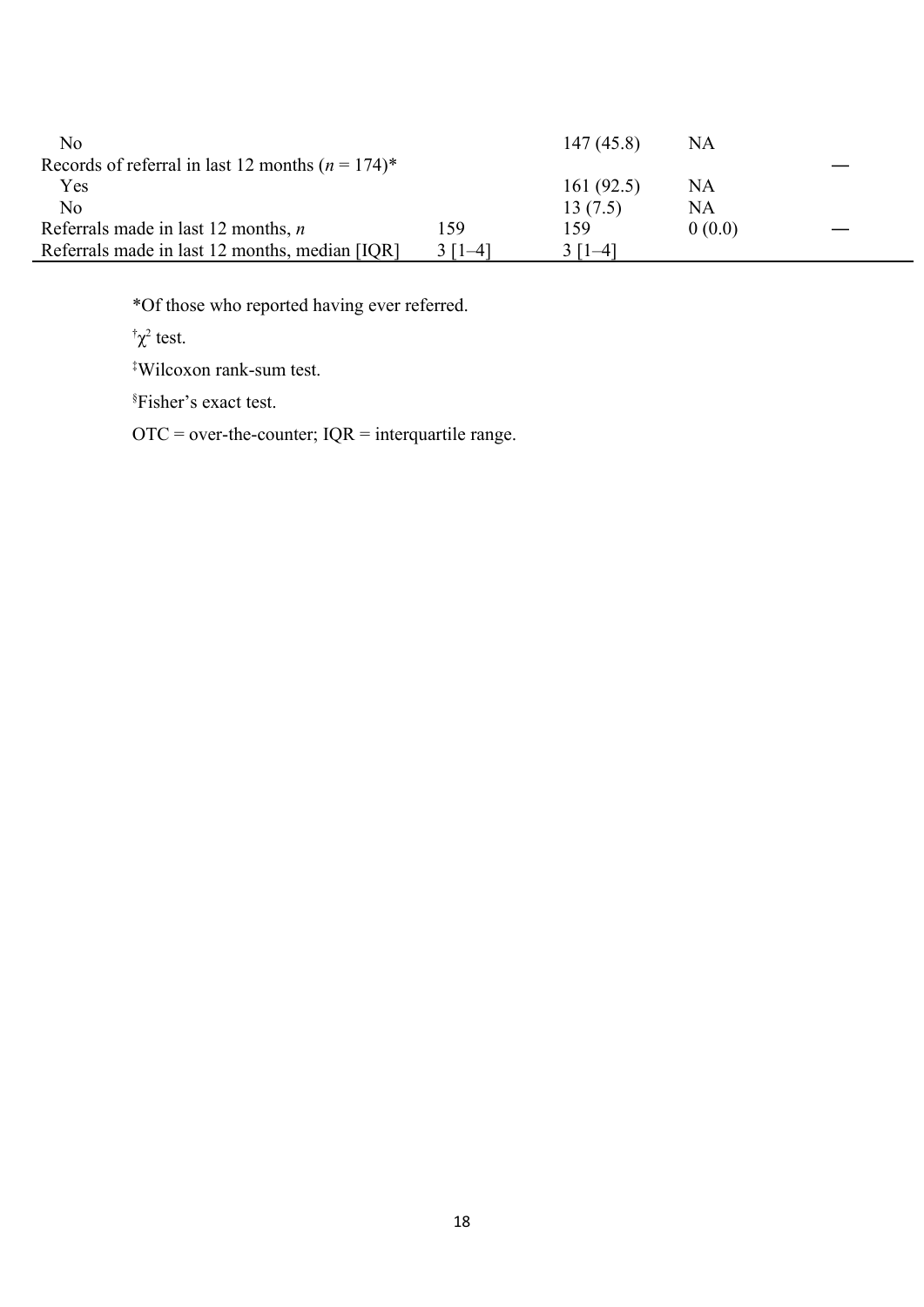| Predictor                                                                 | cOR          | 95% CI         | aOR          | 95% CI          | P value |
|---------------------------------------------------------------------------|--------------|----------------|--------------|-----------------|---------|
| Responsibility of shop operator                                           |              |                |              |                 |         |
| Managerial                                                                | $\mathbf{1}$ |                | $\mathbf{1}$ |                 |         |
| Dispensing                                                                | 1.06         | $0.43 - 2.65$  | 2.26         | $0.53 - 9.67$   | 0.27    |
| <b>Both functions</b>                                                     | 1.86         | $0.85 - 4.07$  | 2.77         | $1.39 - 5.53$   | 0.004   |
| Dispensing unit                                                           |              |                |              |                 |         |
| Pharmacy                                                                  | $\mathbf{1}$ |                |              |                 |         |
| OTC shop                                                                  | 2.06         | $0.82 - 5.18$  | 6.15         | $1.62 - 23.37$  | 0.008   |
| Received TB training                                                      |              |                |              |                 |         |
| N <sub>o</sub>                                                            | $\mathbf{1}$ |                | 1            |                 |         |
| Yes                                                                       | 3.41         | $2.22 - 5.24$  | 2.67         | $1.47 - 4.88$   | 0.001   |
| Means of reaching TB laboratory                                           |              |                |              |                 |         |
| Location of TB laboratory unknown                                         | 1            |                | 1            |                 |         |
| Walking                                                                   | 4.77         | $2.30 - 9.90$  | 3.32         | $1.16 - 9.51$   | 0.026   |
| Taxi/bus                                                                  | 2.48         | $1.52 - 4.04$  | 2.01         | $1.00 - 4.51$   | 0.063   |
| Bicycle/motorbike                                                         | 2.5          | $0.47 - 13.58$ | 0.92         | $0.11 - 7.53$   | 0.936   |
| Opinion in favour of TB referral as task for pharmacies and OTC operators |              |                |              |                 |         |
| N <sub>o</sub>                                                            |              |                |              |                 |         |
| Yes                                                                       | 5.34         | 1.38-21.19     | 25.26        | $2.60 - 245.77$ | 0.005   |

Table 4 **Factors associated with presumptive TB referrals among pharmacies and** OTC medicine shop operators in Eastern Region, Ghana (*n* = 466)

 $\overline{OTC}$  = over-the-counter;  $\overline{cOR}$  = crude odds ratio;  $aOR$  = adjusted  $OR$ ;  $CI$  = confidence interval